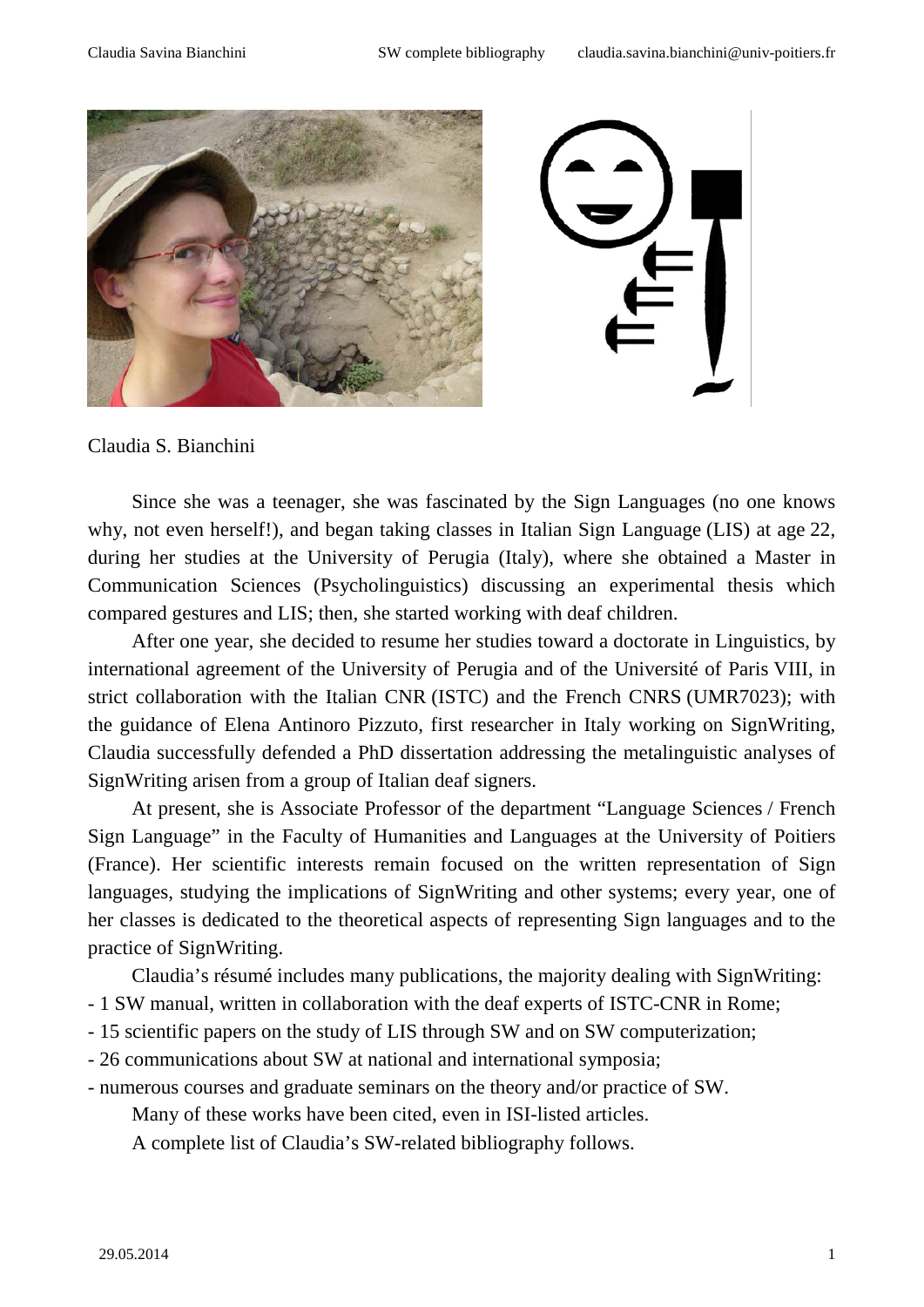# **Bibliography (SignWriting extracts only) Claudia Savina BIANCHINI**

### **Books**

• A. Di Renzo, L. Lamano, T. Lucioli, B. Pennacchi, G. Gianfreda, G. Petitta, C.S. **Bianchini**, P. Rossini, E. Antinoro Pizzuto. 2011. Scrivere la LIS con il SignWriting: manuale introduttivo. FIRB-VISEL (Ed. CNR, Rome): 1-164 + XIII. *[ISBN 978-88-85059-28-3]*

### **Book chapters and conference proceedings**

- C.S. **Bianchini**. [accepted]. Regard sur la nature de SignWriting (SW), un système pour représenter les langues des signes (LS). Actes de la Conférence annuelle du SHESL/HTL, Dossiers d'HEL (suppl.)*. [ISBN 978-954-20-0555-1]*
- C.S. **Bianchini**. 2013. Rappresentare le Lingue dei Segni con SignWriting: evoluzione di SW sulla base delle esigenze di rappresentazione degli utenti. *in*: P. Fabbri, T. Miglior, A. Perri (eds) "Scritture per immagini". Il Verri (Milan), 53(October): 126-135. *[ISBN 978-889-85-1408-3]*
- C.S. **Bianchini**, F. Borgia. 2012. Writing Sign languages: analysis of the evolution of the SignWriting system from 1995 to 2010, and proposals for future developments. Proceedings International Jubilee Congress of the Technical University of Varna, 6: 18-123. *[ISBN 978-954-20-0555-1]*
- C.S. **Bianchini**, F. Borgia, M. De Marsico. 2012. SWift: a SignWriting editor bridging between deaf world and e-learning. Proceedings International Conference on Advanced learning technologies ICALT: 526-530. *[ISBN 978-0-7695-4702-2]*
- F. Borgia, C.S. **Bianchini**, P. Dalle, M. De Marsico. 2012. Resource production of written forms of Sign Languages by a user-centered editor, SWift (SignWriting improved fast transcriber). Proceedings VIII International Conference LREC: 3779-3784. *ISBN 978-2-9517408-7-7*
- C.S. **Bianchini**, F. Borgia, P. Bottoni, M. De Marsico. 2012. SWift: a SignWriting improved fast transcriber. ACM AVI2012 - Proceedings Conference Advanced visual interfaces (AVI): 390-393. *[ISBN 978-1-4503-1287-5]*
- A. Di Renzo, G. Petitta, T. Lucioli, C.S. **Bianchini**, T. Gulli, P. Rossini. 2012. L'Inno di Mameli tradotto in Lingua dei Segni Italiana (LIS): un'analisi linguistica. Collana Pubblicazioni SLI (Ed. Bulzoni, Rome), 57: 219-233. *[ISBN 978-88-7870-722-1]*
- C.S. **Bianchini**, A. Di Renzo, T. Lucioli, P. Rossini, E. Antinoro Pizzuto. 2010. Unità lessematiche e Strutture di Grande Iconicità nella Lingua dei Segni Italiana (LIS): nuovi dati e nuove metodologie di analisi. Collana Pubblicazioni SLI (Ed. Bulzoni, Rome), 56: 281-294. *[ISBN 978-88-7870-655-2]*
- C.S. **Bianchini**, F. Borgia, M. Castelli. 2011. L'appropriation et les modifications du SignWriting (SW) de la part de locuteurs de Langue des Signes Italienne (LIS). Travaux Linguistiques CerLiCO: in press *[ISSN 1158-5552]*
- E. Antinoro Pizzuto, C.S. **Bianchini**, D. Capuano, G. Gianfreda, P. Rossini. 2010. Language resources and visual communication in a deaf-centered multimodal e-learning environment: issues to be addressed. Proceedings VII International Conference LREC Workshop "Supporting e-learning with language resources and semantic data": 18-23. *[ISBN 2-9517408-6-7]*
- C.S. **Bianchini**, G. Gianfreda, A. Di Renzo, T. Lucioli, G. Petitta, B. Pennacchi, L. Lamano P. Rossini. 2010. Écrire une langue sans forme écrite: réflexions sur l'écriture et la transcription de la Langue des Signes Italienne. Travaux Linguistiques CerLiCO (Ed. PUR, Rennes), 24: 71-89. *[ISSN 1158-5552; ISBN 978-2-7535-1472-0]*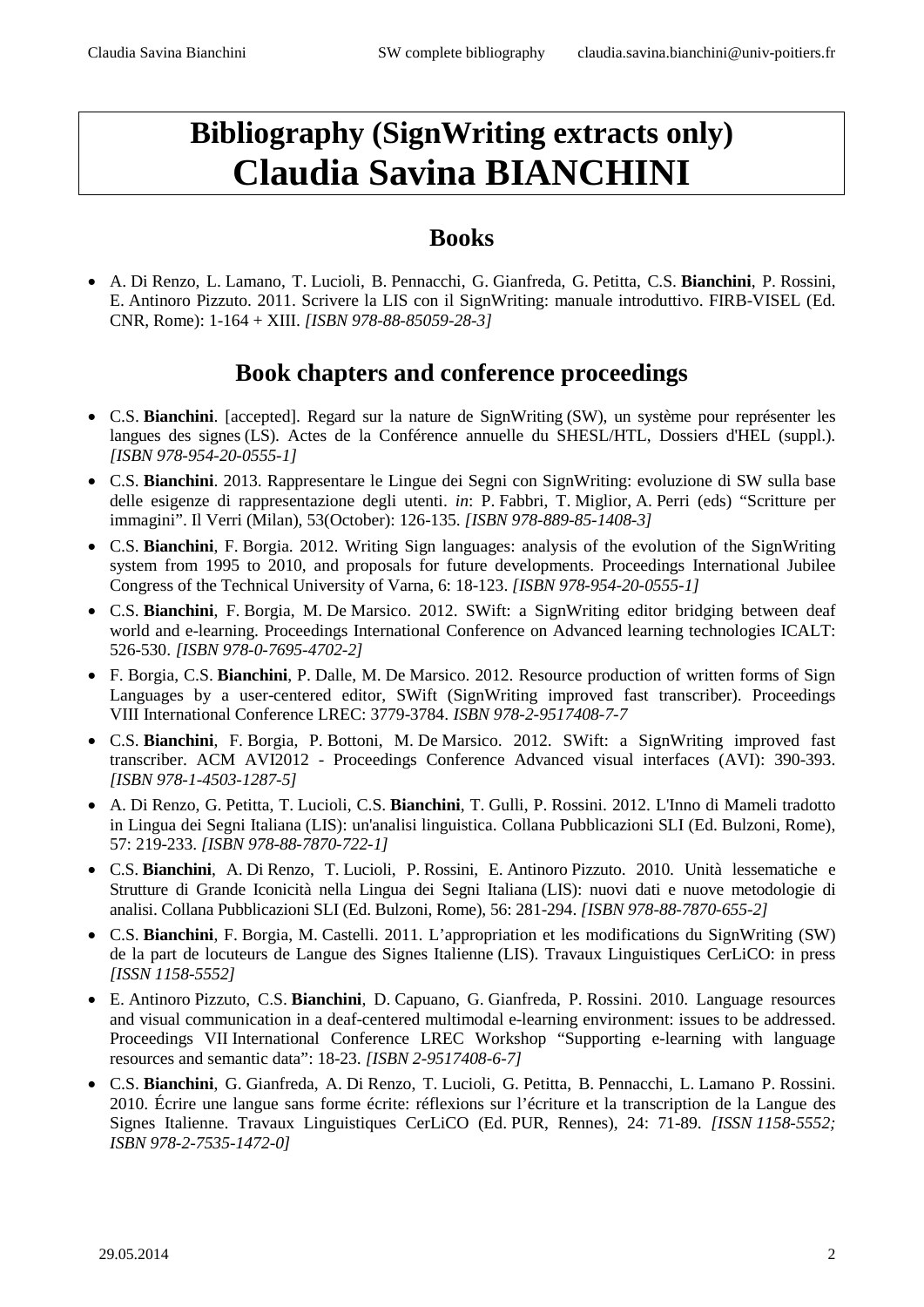• G. Gianfreda, G. Petitta, C.S. **Bianchini**, A. Di Renzo, P. Rossini, T. Lucioli, B. Pennacchi, L. Lamano. 2009. Dalla modalità faccia-a-faccia ad una lingua scritta emergente: nuove prospettive su trascrizione e scrittura della Lingua dei Segni italiana (LIS). Atti IX Congresso Internazionale Associazione Italiana Linguistica Applicata [AItLA]. Guerra Ed., Perugia: 413-437. *[ISBN 978-88-557-0263-8]*

## **Theses and dissertations**

• C.S. **Bianchini**. 2012. Analyse métalinguistique de l'émergence d'un système d'écriture des Langues des Signes: SignWriting et son application à la Langue des Signes Italienne (LIS). Université de Paris VIII / Università di Perugia, Dissertation de doctorat (directors: prof. C. Cuxac & M. Castelli; co-directors D. Boutet & E. Antinoro Pizzuto†). Defended 18 September 2012, mention très honorable avec félicitations du jury.

### **Communications in national and international symposia**

- F. Borgia, C.S. **Bianchini**, M. De Marsico. 2014 (accepted). SWift, a user centered digital editor for SignWriting within SWORD project. *SignWriting Symposium webinar (USA [CA], La Jolla, 21-24/07/2014).*
- C.S. **Bianchini**, F. Borgia. 2014 (accepted). Implementation into the SWORD project of observations arising from the process of users' appropriating and adapting SignWriting. *SignWriting Symposium webinar (USA [CA], La Jolla, 21-24/07/2014)*.
- C.S. **Bianchini**, F. Borgia, M. De Marsico. 2014 (accepted). Riorganizzare SignWriting per favorire la ricerca linguistica sulle Lingue dei Segni. *International Conference Digital Humanities 2014 "La montée en puissance de la culture numérique" (Switzerland, Lausanne, 08-11/07/2014)*: #601*.*
- F. Borgia, C.S. **Bianchini**, M. De Marsico. 2014 (accepted). Towards improving the e learning experience for deaf students: e-LUX. *Human Computer Interaction International Conference HCII2014 (Greece, Heraklion, 22 27/06/2014).*
- C.S. **Bianchini**. 2014. Représenter les Langues des Signes (LS) à travers SignWriting (SW): peut-on parler de « faute d'orthographe » en SW? *International Conference Writing Research Across Borders III (France, Nanterre, 19-22/02/2014)*.
- C.S. **Bianchini**. 2013. La notation des corpus de Langues des Signes: un défi encore ouvert. *"Parole 5": Journée d'étude FoReLL/MSHS "Corpus oraux et multimediaux: segmentation, transcription, annotation et exploitation" (France, Poitiers, 13/12/2013)*: 6.
- C.S. **Bianchini**. 2013. Sur la nature de SignWriting (SW), un système pour représenter les Langues des Signes (LS): comparaison avec les systèmes de représentation des LS et les écritures des langues vocales. *Conférence annuelle du SHESL/HTL "Écriture(s) et représentations du langage et des langues" (France, Paris 25-26/01/2013)*: 16.
- C.S. **Bianchini**, F. Borgia. 2012. Writing Sign languages: analysis of the evolution of the SignWriting system from 1995 to 2010, and proposals for future developments. *International Jubilee Congress Technical University (Bulgaria, Varna, 04-06/10/12).*
- C.S. **Bianchini**, F. Borgia, M. De Marsico. 2012. SWift: a SignWriting editor bridging between deaf world and e-learning. *International Conference Advanced learning technologies ICALT2012 (Italy, Rome, 04-06/07/12)*: #75.
- F. Borgia, C.S. **Bianchini**, P. Dalle, M. De Marsico. 2012. Resource production of written forms of Sign Languages by a user-centered editor, SWift (SignWriting improved fast transcriber). *VIII International Conference on Language Resources and Evaluation LREC (Turkey, Istanbul, 21-27/05/2012)*: 135.
- C.S. **Bianchini**, F. Borgia, M. De Marsico. 2012. SWift: SignWriting improved fast transcriber. *11th International Working Conference Advanced visual interfaces AVI2012 (Italy, Capri, 21-25/05/12)*: #103.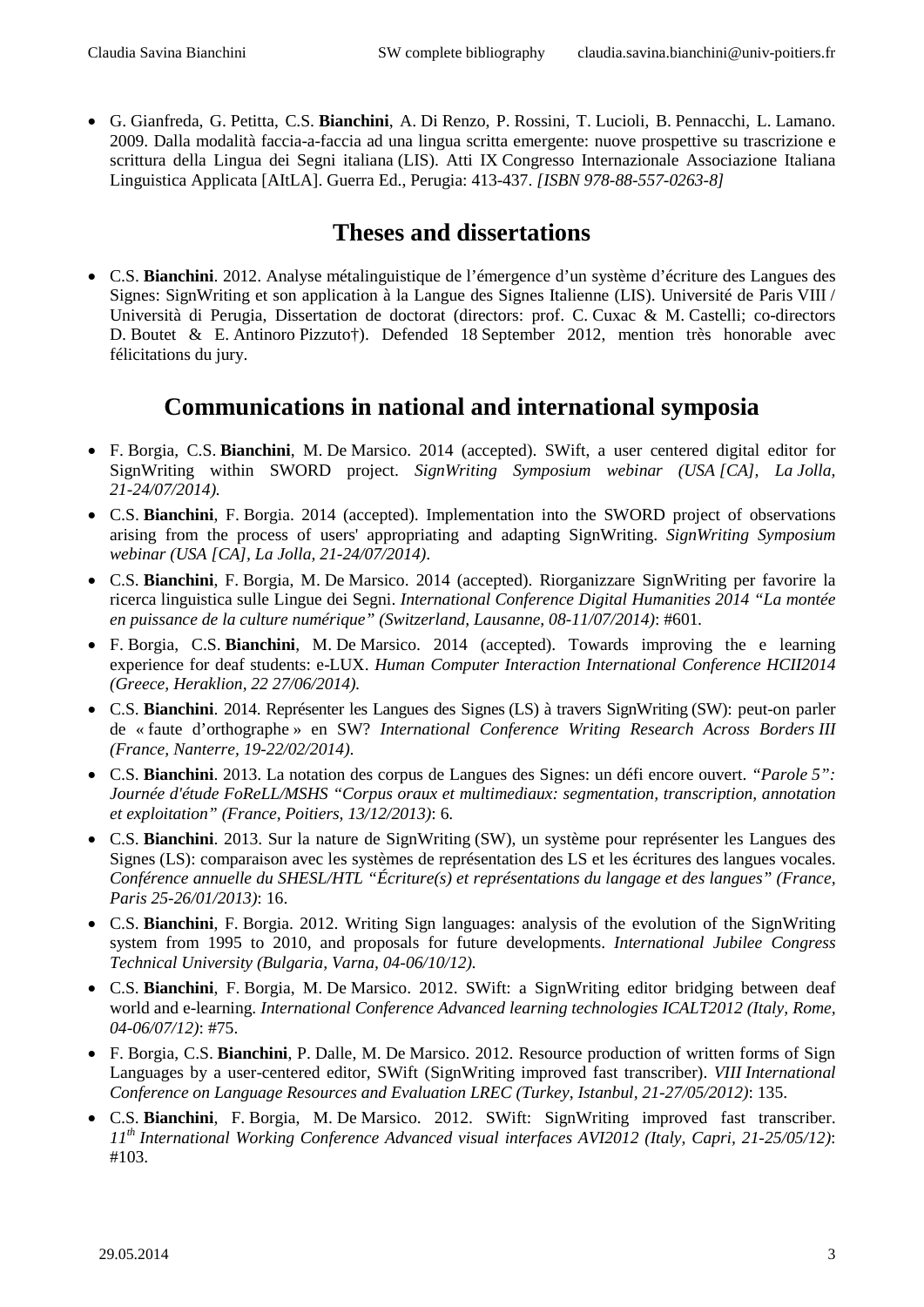- C.S. **Bianchini**. 2012. Aspects méthodologiques du recueil de données pour l'analyse d'un système de représentation de la Langue des Signes Italienne (LIS): le SignWriting (SW). *Journée des doctorants du Laboratoire SFL "Quelle est la place des données dans l'élaboration des hypothèses en linguistique?" (France, Paris, 16/05/2012).*
- C.S. **Bianchini**. 2012. Iconicità della lingua, iconicità della rappresentazione: la Lingua dei Segni Italiana ed il SignWriting. *Seminario IUAV "Scritture per immagini: tipografie, chirografie, lingue artistiche" (Italy, Venice, 26-27/04/12).* **INVITATION***.*
- C.S. **Bianchini**. 2012. L'adattamento del sistema SignWriting da parte di utenti sordi esperti. *Convegno "In cammino verso il linguaggio: dalla deissi gestuale alle Strutture di Grande Iconicità" in memoriam di Elena Antinoro Pizzuto (Italy, Rome, 10/01/12)*: 11*.*
- A. Di Renzo A., G. Petitta, T. Lucioli, C.S. **Bianchini**, T. Gulli, P. Rossini. 2011. L'Inno di Mameli tradotto in Lingua dei Segni Italiana (LIS): un'analisi linguistica. *XLV Congresso Internazionale della Società di Linguistica Italiana (SLI) "Coesistenze linguistiche nell'Italia pre- e postunitaria" (Italy, Aosta/Bard/Turin, 26-28/09/2011)*: #A7.
- C.S. **Bianchini**, A. Di Renzo, T. Lucioli, F. Borgia, G. Gianfreda, P. Rossini. 2011. Lexematic units and highly iconic structures in Italian Sign Language: new methods of analysis aided by *ad hoc* software. *Colloquium FEAST "Formal and experimental advances in sign language theory" (Italy, Venice, 20-22/06/2011).*
- C.S. **Bianchini**, F. Borgia, M. Castelli. 2011. Le "bidouillage": comment les locuteurs de Langue des Signes Italienne (LIS) s'approprient et modifient le SignWriting pour le rendre plus adapté à leurs exigences. *25ème Colloque International du Cercle de Linguistique du Centre-Ouest (CerLiCO) "Transcrire, écrire, formaliser - 2" (France, Orléans, 27-28/05/2011)*: 15-17.
- C.S. **Bianchini**, A. Di Renzo, T. Lucioli, P. Rossini, E. Antinoro Pizzuto. 2010. Unità lessematiche e Strutture di Grande Iconicità nella Lingua dei Segni Italiana (LIS): nuovi dati e nuove metodologie di analisi. *XLIV Congresso Internazionale della Società di Linguistica Italiana (SLI) "Lessico e lessicologia" (Italy, Viterbo, 27-29/09/2010)*: 68-70.
- E. Antinoro Pizzuto, C.S. **Bianchini**, D. Capuano, A. Di Renzo, T. Lucioli, P. Rossini, E. Tomasuolo. 2010. Lettura, scrittura, sordità, ambienti di apprendimento a distanza: domande, prospettive. *XLIV Congresso Internazionale della Società di Linguistica Italiana (SLI) "Linguistica educativa" (Italy, Viterbo, 27-29/09/2010)*: 21-22.
- C.S. **Bianchini** [G. Gianfreda, A. Di Renzo, T. Lucioli, G. Petitta, B. Pennacchi, L. Lamano, P. Rossini]. 2010. Écrire une langue sans forme écrite: réflexions sur l'écriture et la transcription de la Langue des Signes Italienne (LIS). *24ème Colloque International du Cercle de Linguistique du Centre-Ouest (CerLiCO) "Transcrire, écrire, formaliser - 1" (France, Tours, 04-05/06/10)*: 10-11*.*
- E. Antinoro Pizzuto, C.S. **Bianchini**, D. Capuano, G. Gianfreda, P. Rossini. 2010. Language resources and visual communication in a deaf centered multimodal e learning environment: issues to be addressed. *VII International Conference on Language Resources and Evaluation (LREC) - Workshop "Supporting e learning with language resources and semantic data" (Malta, La Valletta, 22-23/05/2010).*
- A. Di Renzo, G. Gianfreda, L. Lamano, T. Lucioli, B. Pennacchi, P. Rossini, C.S. **Bianchini**, G. Petitta, E. Antinoro Pizzuto. 2009. Representation-Analysis-Representation: novel approaches to the study of face-to-face and written narratives in LIS. *International Conference on Sign Languages (CILS) (Belgium, Namur, 16-20/11/2009).*
- C.S. **Bianchini**, T. Lucioli, A. Di Renzo, P. Rossini. 2009. Analyse comparative de signes LSF et LIS et de gestes français sélectionnés dans des recueils destinés au grand public. *Symposium International "Du geste au signe : le pointage dans les langues orales et signées" (France, Lille, 04-05/06/2009)*: 33-34.
- G. Gianfreda, G. Petitta, C.S. **Bianchini**, A. Di Renzo, P. Rossini, T. Lucioli, B. Pennacchi, L. Lamano. 2009. Dalla modalità faccia-a-faccia ad una lingua scritta emergente: nuove prospettive su trascrizione e scrittura della Lingua dei Segni italiana (LIS). *IX Congresso Internazionale di Linguistica Applicata (AItLA) "Oralità/Scrittura: in memoria di G.R. Cardona" (Italy, Pescara, 19-20/02/2009)*: 26-30.
- C.S. **Bianchini**. 2008. Comparaison entre gestes et Signes en Italie: premiers pas. *Atelier des doctorants "Linguistique St. Denis" (France, Paris, 22-23/02/08)*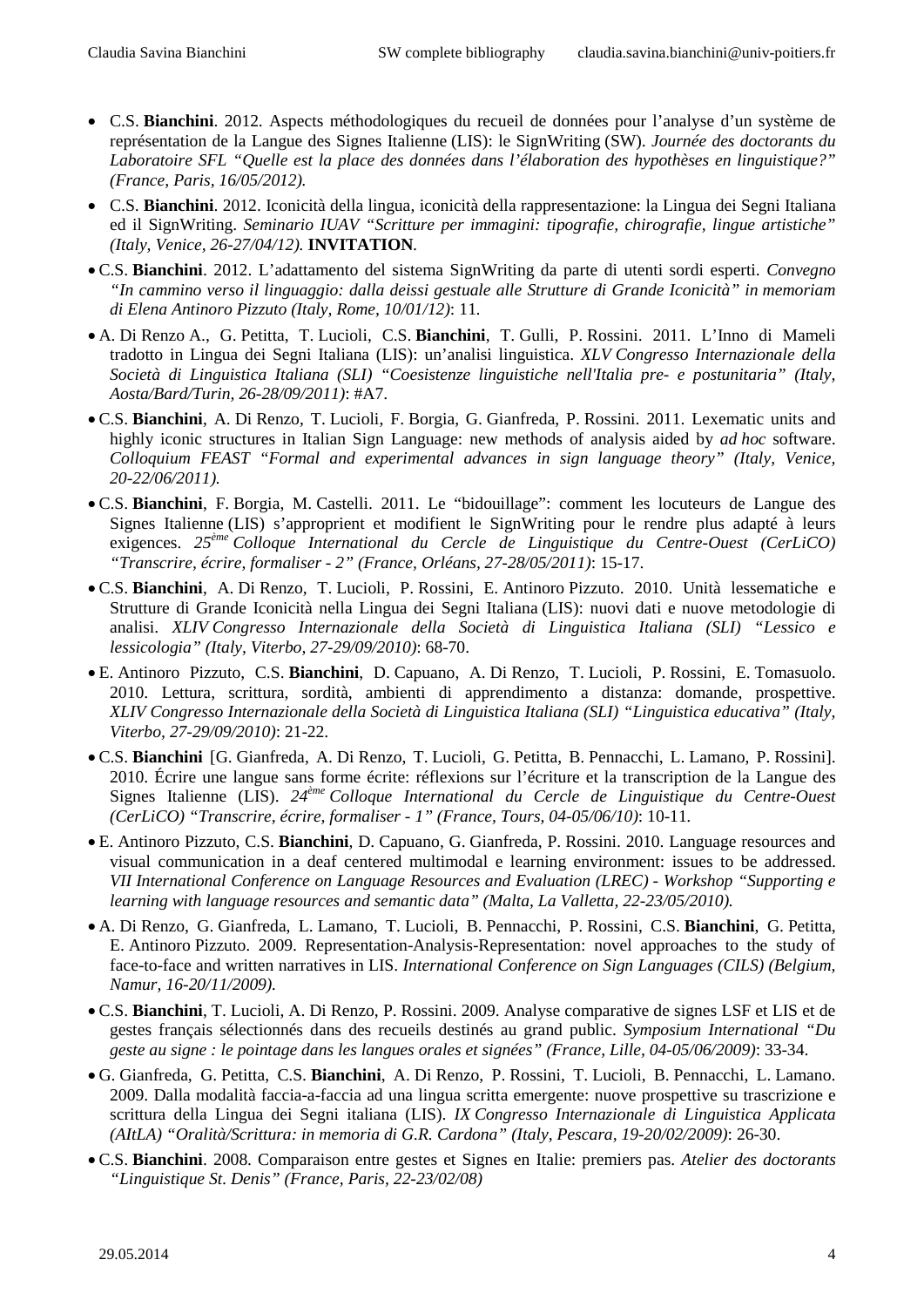• C.S. **Bianchini**, M. Castelli. 2007. Oralité, geste et langue des signes : une analyse cognitive du rapport entre expressions idiomatiques et communication non verbale en italien. *II Conférence Internationale de l'Association Française de Linguistique Cognitive (AFLiCo) "Typologie, gestes, et Signes" (France, Lille, 10-12/05/2007)*: 90-91.

### **Courses, seminars and teaching activities**

### Courses

- C.S. **Bianchini**. 2014. I sistemi di trascrizione delle lingue dei segni: prospettive di ricerca. *Università "Suor Orsola Benincasa" (Italy, Naples, 03/03/2014)*.
- C.S. **Bianchini**. 2011. Osservare le Lingue dei Segni nelle loro specificità: il punto di vista "non assimilazionista". *Fondazione Nazionale Fazio-Allmayer - Master "Assistenza alla comunicazione per soggetti sordi nei processi educativi e formativi" (Italy, Palermo, 02/04/2011)*.
- C.S. **Bianchini**. 2010. La rappresentazione delle Lingue dei Segni: la proposta SignWriting. *Gruppo SILIS - Corso LIS III livello (Italy, Rome, 07/12/2010)*.
- C.S. **Bianchini**, P. Rossini. 2010. Scrivere la LIS con il SignWriting: mini-corso pratico. *Ente Nazionale Sordi - Corso Interpreti (Italy, Rome, 12/03/2010)*.

#### Seminars

- C.S. **Bianchini**. 2013. Analyse métalinguistique d'un système d'écriture émergent : SignWriting et la Langue des Signes Italienne. *Séminaires du FoReLL-A (France, Poitiers, 19/01/2013).*
- C.S. **Bianchini**. 2012. SignWriting et son application à la LIS. *Université de Paris 8, Séminaire pour B. Garcia "Les langues des signes au regard de l'écriture" (France, Paris, 21/12/2012)*.
- C.S. **Bianchini**. 2012. La lettura in SignWriting. *ISTC-CNR– Seminario interno del giovedì (Italy, Rome, 31/05/2012)*.
- C.S. **Bianchini**. 2012. Le système SignWriting. *Séminaire à CNRS-UMR7023 (France, Paris, 06/02/2012).*
- C.S. **Bianchini**. 2012. Usage et potentiels du système SignWriting. *Université de Paris 8, Séminaire "Les langues des signes au regard de l'écriture" (France, Paris, 27/01/2012)*.
- C.S. **Bianchini**. 2011. SignWriting: l'émergence d'une nouvelle forme d'écriture? *Séminaire à l'École des hautes études en sciences sociales EHESS (France, Paris, 07/02/2011).*
- S. Maragna, E. Tomasuolo, C.S. **Bianchini**, A. Di Renzo, T. Lucioli, G. Gianfreda, G. Petitta, F. Borgia, E. Antinoro Pizzuto. 2010. Come favorire lo sviluppo di abilità di literacy in giovani adulti sordi: sfide e prospettive del progetto FIRB-VISEL. *ISTC-CNR & ISSR - Seminari del giovedì (Italy, Rome, 16/12/2010)*.
- C.S. **Bianchini**. 2010. Écrire et transcrire les Langues des Signes avec SignWriting. *Université de Paris 8, Séminaire "Les langues des signes au regard de l'écriture" (France, Paris, 25/11/2010)*.
- C.S. **Bianchini**, A. Di Renzo, P. Rossini, E. Antinoro Pizzuto. 2010. Lo studio della LIS e delle Lingue dei Segni (LS): modelli, rappresentazioni, sfide. *Università di Palermo - Seminari del Master FIERI (Italy, Palermo, 18-19/11/2010)*.
- C.S. **Bianchini**, G. Gianfreda, G. Petitta, A. Di Renzo, P. Rossini, T. Lucioli, B. Pennacchi, L. Lamano. 2009. La LIS, dal faccia-a-faccia allo scritto: nuove prospettive su trascrizione e scrittura. *ISTC-CNR & ISSR - Seminari del giovedì (Italy, Rome, 15/01/2009)*.

#### Other activities

- Antinoro Pizzuto E., A. Di Renzo, T. Lucioli, B. Pennacchi, P. Rossini, V. Volterra, C.S. **Bianchini**, G. Gianfreda, G. Petitta, E. Tomasuolo, L. Lamano. 2009. Signed languages, vocal languages, literacy: models, representations, challenges. *CNR International Panel Evaluation Meeting (Italy, Rome, 15/09/09)*.
- Tutor at the seminar SILIS Roma "Lingua dei Segni Italiana (LIS) e sistema di scrittura: idee e metodi di ricerca" *(Italy, Rome, 11-13/11/2011).*